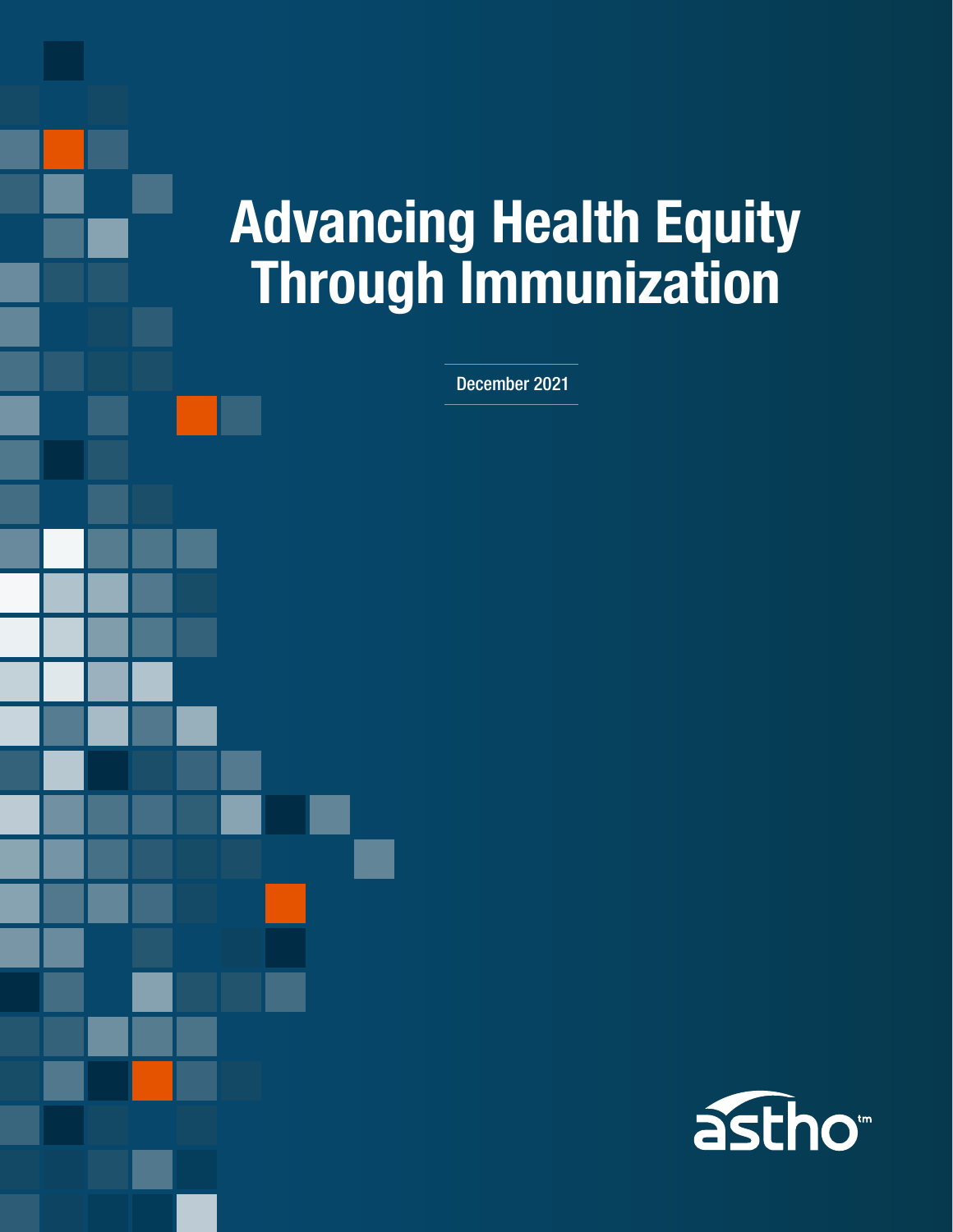# Advancing Health Equity Through Immunization

The COVID-19 pandemic spotlighted health inequities at national, state, and local levels. Available [data](https://www.cdc.gov/coronavirus/2019-ncov/community/health-equity/racial-ethnic-disparities/index.html) show that the most vulnerable communities are experiencing a disproportionate burden of COVID-19 cases and deaths. Unfortunately, these same communities may report [lower uptake](https://www.cdc.gov/coronavirus/2019-ncov/community/health-equity/vaccine-equity.html) of COVID-19 vaccines due to various social, geographic, political, economic and environmental [factors.](https://www.cdc.gov/coronavirus/2019-ncov/community/health-equity/race-ethnicity.html#anchor_1595551025605) As COVID-19 immunization efforts continue, it remains important to view the response through a health equity (HE) lens. To reduce health disparities, HE experts must be highly involved in vaccination planning strategy, program design, policy development and implementation.

To better understand the intersection of HE and COVID-19 vaccination uptake, ASTHO convened consultation meetings with immunization and HE staff in 10 states between March-July 2021. States identified barriers to reaching vulnerable communities, highlighted effective community-based partnerships, and developed key activities and strategies for increasing vaccination and reducing health disparities in their jurisdictions. Six questions guided the discussions:

- 1. How can we decrease barriers and improve access for those who want a vaccine?
- 2. What actions can we take to improve our approach to vaccination uptake?
- 3. How can we encourage positive, proven public health behaviors for those who are vaccine hesitant or cannot be vaccinated?
- 4. How do we identify and sustain community-based partners in public health?
- 5. How do we incorporate health, culture, and lived experience into our work?
- 6. How can we tailor information and share science in ways that encourage healthy decision-making at both individual and community levels?

The conversations yielded 20 key actions to increase community engagement and align internal health agency activities.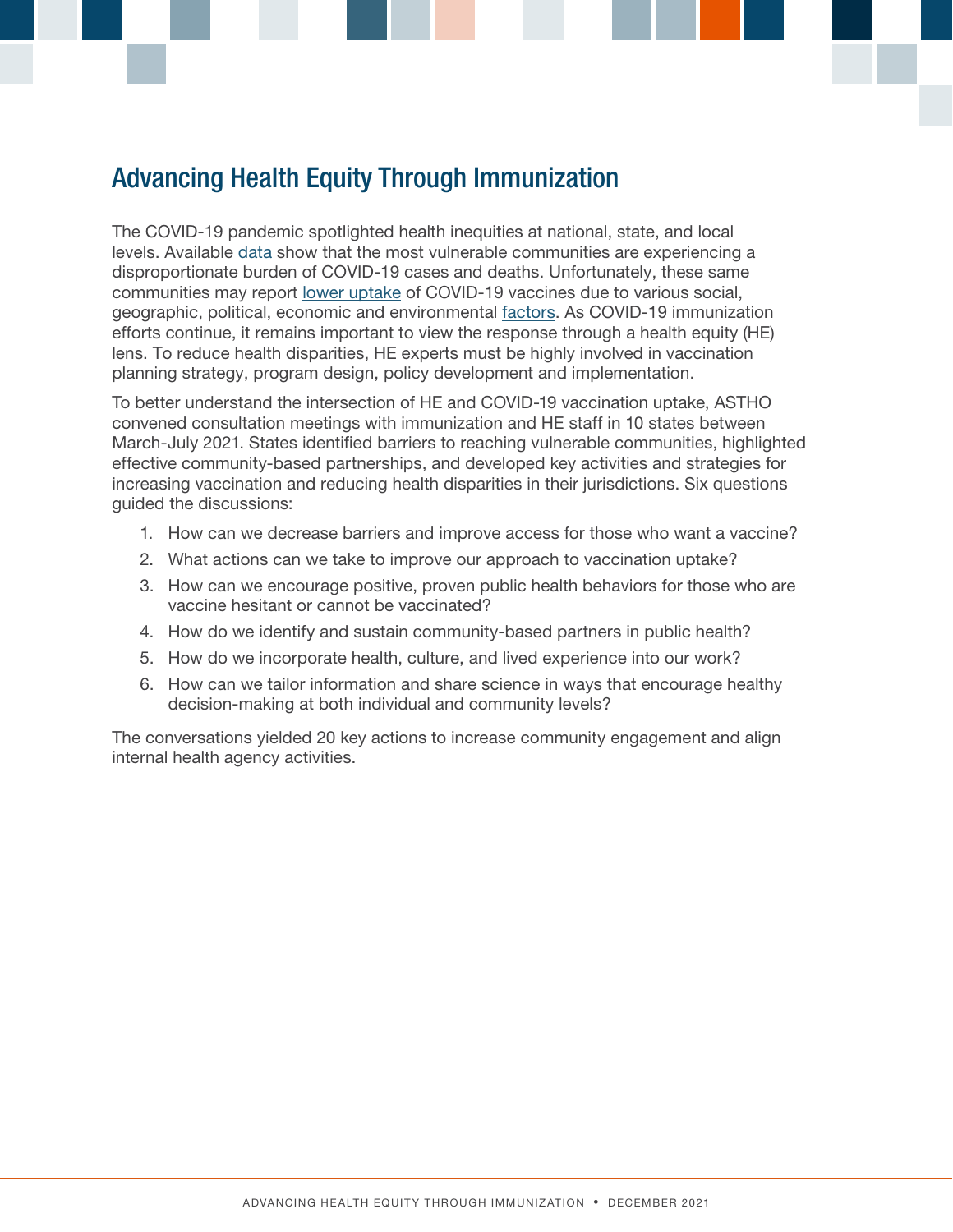# **10 KEY ACTIONS** to Improve Immunization Uptake and Advance Health Equity: Community Engagement

Collaboration between state health departments and community partners is essential for reducing health disparities and successfully vaccinating vulnerable communities. Promising practices addressing vaccination equity are continuously emerging from the COVID-19 pandemic; below are some of these practices along with state examples.



**GO TO THE COMMUNITY.** Move from a come to us to a go to the community approach. Be a consistent presence at events, worksites, or areas where people congregate. When possible, consider bundling vaccination with other mobile services such as mammogram vans, bookmobiles, or Meals on Wheels.



Care-A-Van Mobile Unit (WA). Washington state has both a home vaccination program, and a [mobile unit](https://www.doh.wa.gov/Emergencies/COVID19/Vaccine/CareaVan), to deliver vaccine doses to communities disproportionately impacted by COVID-19. Prioritization is given to counties and communities with high [Social Vulnerability Index](https://svi.cdc.gov/Documents/FactSheet/SVIFactSheet.pdf#:~:text=CDC%E2%80%99s%20SVI%20uses%20U.S.%20Census%20data%20to%20determine,four%20themes%2C%20as%20well%20as%20an%20overall%20ranking.) ranks. The health department plans to bundle additional vaccination opportunities with other public health services.



**2** THERE IS NO ONE-SIZE-FITS-ALL TECHNOLOGY. Ensure online registration sites are easy to use across a span of technical skill levels, internet availabilities, spoken languages, and levels of literacy. Recognize that many individuals prefer talking with people rather than navigating a phone-tree.



Health apps without Wi-Fi/cellular requirements (NE). Nebraska created [MyLink](https://mylnk.app/set-language?currentUrl=home), an app and website service that works without cellular or Wi-Fi services once it is initially downloaded. MyLink goes beyond traditional service methods by helping families find local and federal services available in their area, with translation services for languages commonly spoken throughout the state, including Arabic, Spanish, Somali, and Vietnamese.

**CUSTOMIZE APPROACHES FOR VULNERABLE COMMUNITIES.** Listen to and learn from local voices. Acknowledge that individual circumstances impact access in different ways.



Address secondary impacts of the pandemic (MN). To target their outreach to communities disproportionately impacted by COVID-19, the Minnesota Department of Health is working with 38 community-based organizations to serve as **COVID-19** [Community Coordinators](https://www.health.state.mn.us/ccc). These Coordinators connect Minnesota's diverse communities to information about COVID-19 vaccines, as well as resources to address the secondary impacts of the COVID-19 pandemic, such as employment, food access, housing, childcare, and legal rights. Coordinators work with the State to serve communities hit hardest by COVID-19, including communities of color, American Indian communities, recent immigrants, refugees, LGBTQ communities, and Minnesotans with disabilities.

CREATE A PHYSICALLY, EMOTIONALLY, AND INTELLECTUALLY WELCOMING ENVIRONMENT. When possible, partner with trusted community members to assist with messaging and vaccination clinics.



Roadmaps to inform priority actions and help mark progress (UT). In March 2021, Utah launched their **[Vaccine Equity Roadmap](https://coronavirus-download.utah.gov/Health/Vaccine_Equity_Roadmap.pdf)**, which identifies actions to create a welcoming environment for marginalized populations. Soon after its launch, [vaccinations increased](https://coronavirus-dashboard.utah.gov/vaccines.html) in nearly every racial and ethnic group.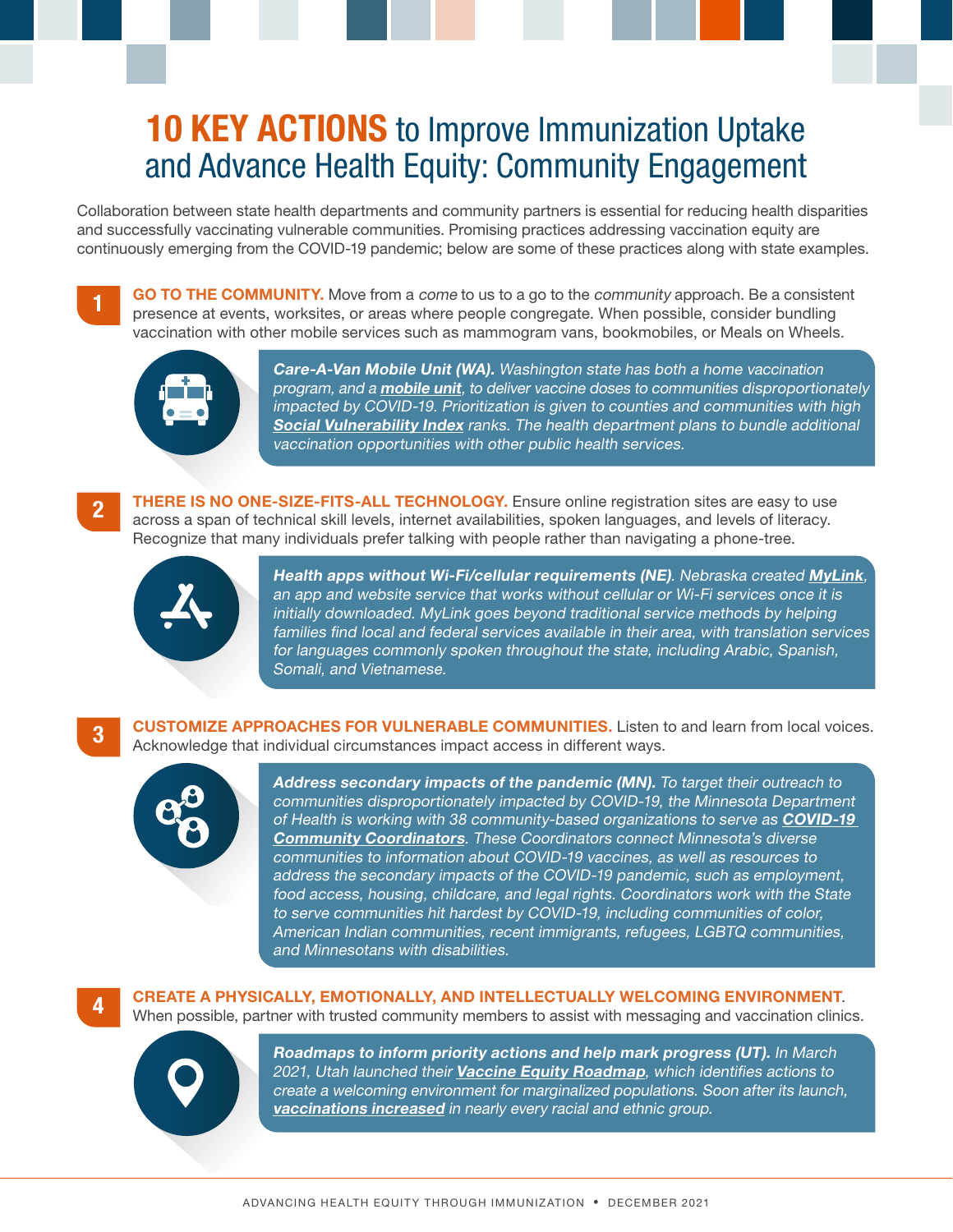**5 BE DATA DRIVEN.** Health data is instrumental in investigating patterns, identifying gaps, constructing action-plan roadmaps, and leveraging capabilities to improve health outcomes for communities. Utilize zip code and census block data to customize interventions.



Using census block data for equity-based strategies (MA). Massachusetts examines census block data to find the intersection of race/ethnicity and low vaccine uptake, and then uses that data to direct health department outreach and resources. The public health department mined the data to identify communities with the greatest need and used that data to help open the door for local discussion and intervention, bringing the local health board, mayor's office, and community leaders into dialogue about the best way to reach the community.

## 6 MAKE HEALTH EQUITY CENTRAL TO PLANNING, BUDGETING, AND STRATEGY.

In many locations, state vaccination programs are well-established with sufficient staffing and larger budgets as compared to health equity offices. Placing more emphasis on health equity as a unifying focus across all public health programs can create a strong organization.



Institutionalizing health equity positions and departments can contribute to sustained focus on shrinking disparities (NC). The 1992 North Carolina General Assembly established the Office of Minority Health (OMH) and the Minority Health Advisory Council via public law H.B. 1340, part 24, sections 165-166. Through this legislation, North Carolina became one of the first states to establish a state OMH tasked with systematically addressing the health status gap between white and minority populations in the state. The goal is to *[eliminate disproportionate mortality](https://www.ncmedicaljournal.com/content/82/3/203.full)* [and other adverse impacts](https://www.ncmedicaljournal.com/content/82/3/203.full) of social and economic determinants of health among the state's vulnerable populations. In May 2021, the state created a **Chief Health [Equity Officer](https://www.governmentjobs.com/careers/northcarolina/jobs/3046957/chief-health-equity-officer) position.** In addition to leading cross department work on equity, this person will oversee an expanded Office of Health Equity and the Office of Rural Health.

**TEAM WITH TRADITIONAL AND NON-TRADITIONAL PARTNERS.** Partnerships have been key to vaccination uptake during the COVID-19 pandemic response. Continue to leverage partnerships from a variety of different trusted networks and capabilities. Line up on-call statewide contractors to rapidly increase public health's reach, including vendor expertise for telemedicine hubs, transportation options, medical supply needs, language translators, and program organizers.



Teaming with major private employers (ND). The [North Dakota Cloverdale](https://www.cloverdalefoods.com/about-us/covid-19/) [Foods Company](https://www.cloverdalefoods.com/about-us/covid-19/) meatpacking plant was the only one of the company's plants (nationally or internationally) that did not have to close because of a COVID-19 outbreak. Leadership at the plant collaborated with public health to facilitate employee vaccination. Cloverdale provided bus transportation to vaccine clinics, gave employees the day off to get a vaccine, and a day off to recover.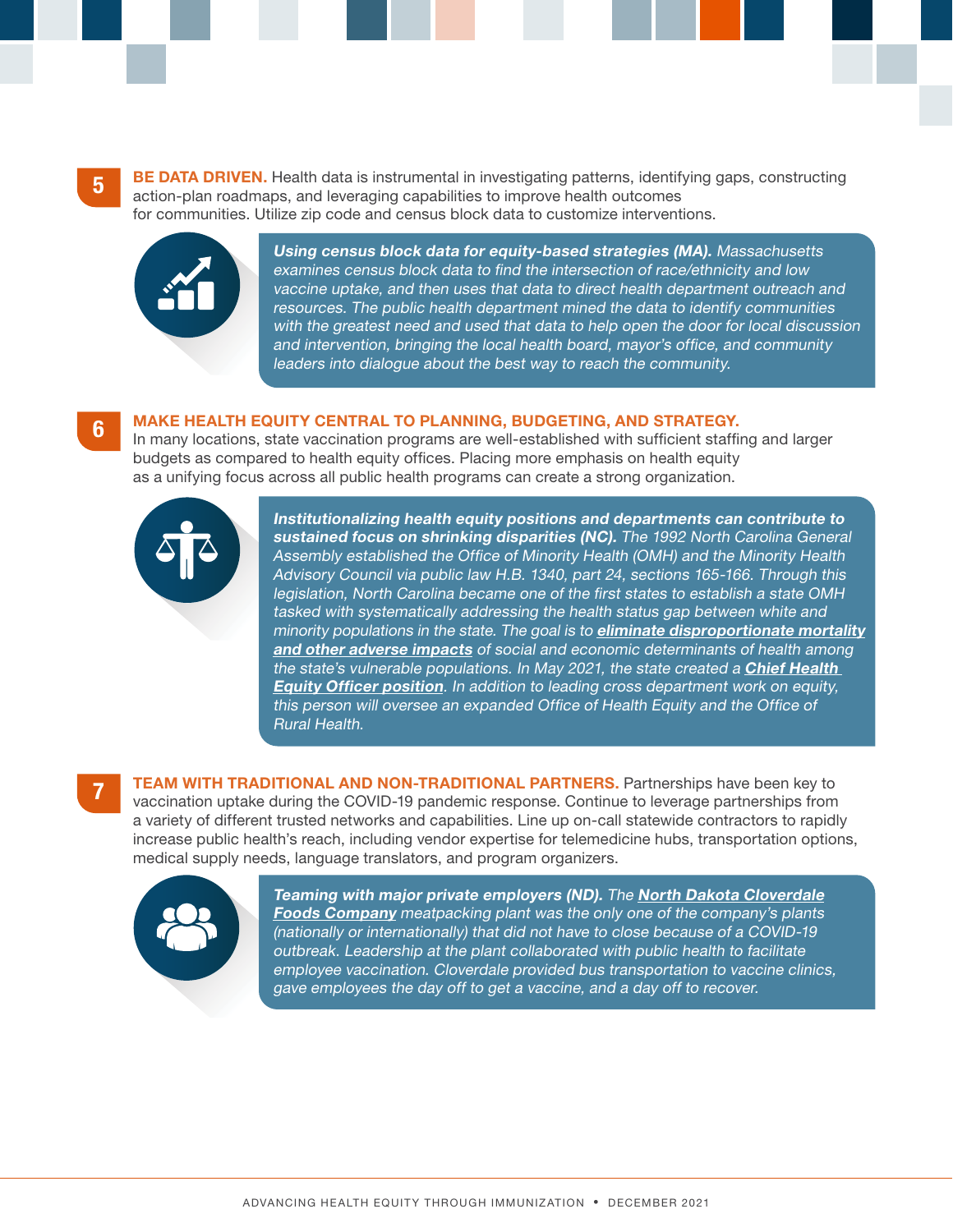8 MOVE FROM CRISIS-BORN RELATIONSHIPS TO LONG-TERM PARTNERSHIPS IN PUBLIC

**HEALTH.** Throughout the pandemic, partnerships were formed between public health and trusted community-based organizations. Institutionalize these partnerships into long-term collaborations that jointly develop an equitable public health agenda.



Partnering with stakeholder groups that address ethical decision-making (TN). Tennessee convened a Pandemic Vaccine Planning Stakeholder group that meets every two weeks to help inform allocation decisions, define priority populations, identify gaps in knowledge, and review messaging and outreach. The group comprises more than 30 offices, agencies, departments, academics, and community-based organizations representing public health, rural health, refugee and other minority populations, legislators, experts in bioethics, medical societies, communications experts, health care coalitions, emergency management, and others. In addition, Tennessee is conducting equity-focused community engagement, outreach, and [messaging](https://www.tn.gov/health/cedep/ncov/covid-19-vaccine/covid19-vaccination-comm-toolkit.html) through varying and diverse channels, including a storytelling campaign entitled **Our Voices - COVID-19**.

## **9 BUILD ADDITIONAL CAPACITY AND EXPERTISE IN HEALTHCARE AND PUBLIC HEALTH.**

Collaborate across departments and diversify expertise. Think long-range by developing and promoting an inclusive future workforce through programs that recruit underrepresented people into fields not traditionally held by members of their community.



Expanding multi-disciplinary health equity efforts with expertise from transportation, housing, and other service areas (MA). Massachusetts is broadening and deepening its health equity efforts with cross-departmental expertise. This allows the department to do more than observe social determinants of health. It allows the staff to work - expert to expert - with state and local agencies and community-based organizations drawing on expertise in housing, transportation, interpretative services, food access, etc., and to create a more integrated set of interventions that include vaccination as one piece of a larger response to a community's needs.

10 EMBRACE NON-TRADITIONAL EXPERTISE AND LIVED EXPERIENCE. Embracing cultural competency and lived experience can contribute to solving public health problems. Continue to find opportunities for community members to share experiences on topics such as coping with long-haul symptoms or their personal journeys from hesitancy to choosing vaccination.



Thinking expansively about expertise, to include lived experience (ND). In North Dakota, Jordan Laducer, Health Equity Office Special Population Coordinator, and member of the Turtle Mountain Band of Chippewa Indians, shares [his testimony](https://www.facebook.com/ndhealth/videos/1525646294306853/) about losing his parents to COVID-19 two days before they were scheduled to be vaccinated, and encourages others to get vaccinated themselves.

Note: These examples include a small sample of activities undertaken by the states participating in the discussions held during April-July 2021. Examples are neither representative of all participating states nor are they a summary of every action undertaken.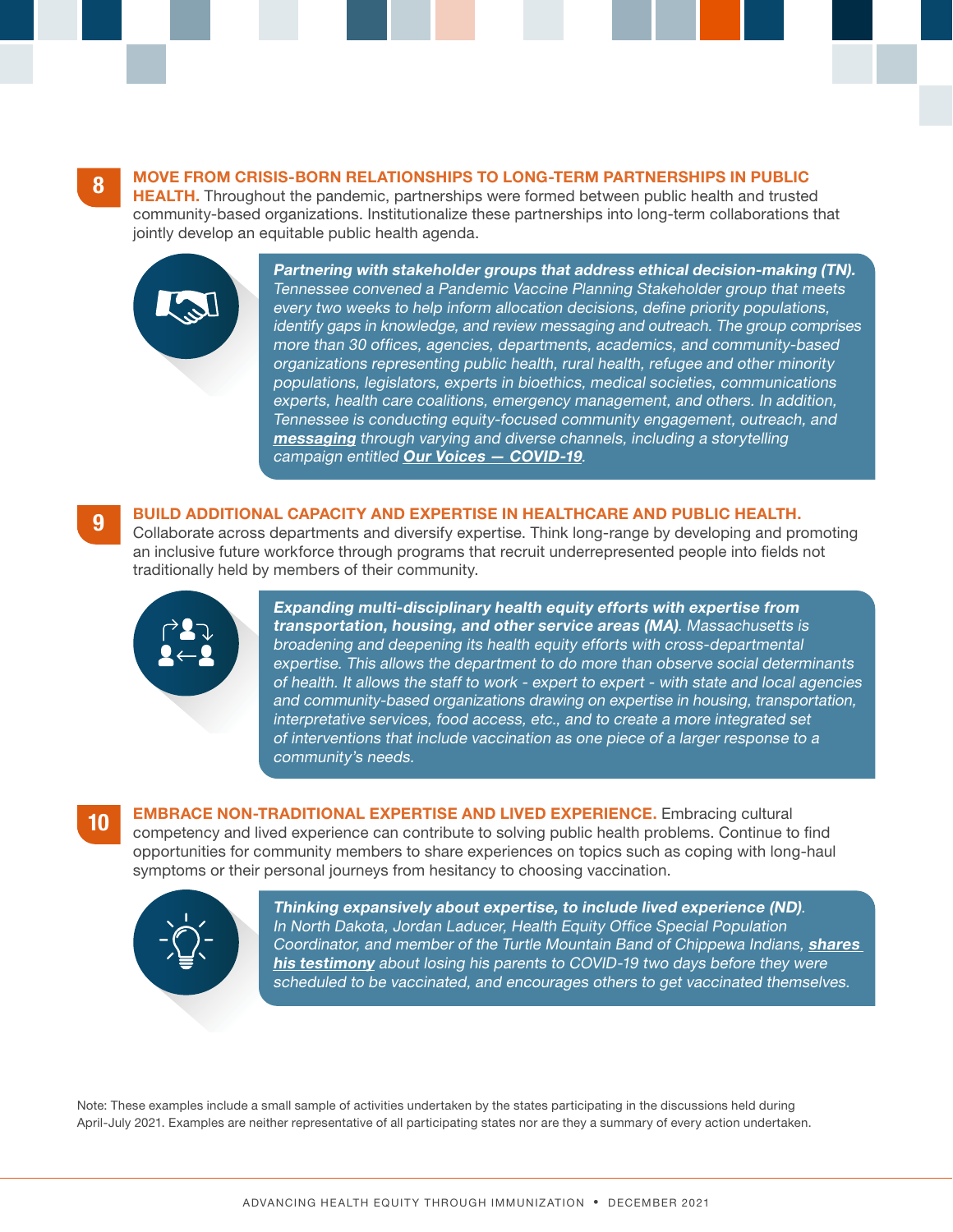# **10 KEY ACTIONS** to Improve Immunization Uptake and Advance Health Equity: Internal Health Agency Alignment

Pointing to the future, leaders in health equity and vaccination highlight the following considerations for continuing to build successful collaboration within state departments of health and with other leaders and community partners.

#### **JUST START**

It matters less how you start; it matters more that you start together. Begin by developing a roadmap to guide short- and long-term efforts, setting goals, and determining measurable outcomes. Some state health equity and immunization teams are reorganizing their departments with health equity as the focal point and developing internal programs using data to increase understanding and knowledge of health equity and vaccination uptake. Other states are formalizing and funding external partnerships from the community level upward. Both are effective collaboration strategies.

#### **CAPITALIZE ON MOMENTUM**

The COVID-19 pandemic compelled health equity and immunization teams to work closely together. States are capitalizing on abundant funding and are motivating partners by increasing personnel and formalizing practices, policies, and partnerships to build internal capacity and advance health equity. Moving forward, these newly formed relationships can be expanded to include other departments and focus areas.

## **3 BRING ALL LEVELS OF GOVEMENT TO THE TABLE**

Achieving health equity is everyone's job. Leadership at every level of the state, and in coordination with other sectors (non-governmental and private), is essential to ensure that health equity is truly integrated into the public health system. Health equity and immunization leaders should be part of the decisionmaking team at the highest levels. The strongest departmental structures occur when public health officials engage governors and legislators who enable or reinforce the work through programming and legislation.

#### **EXPRESS YOUR VALUES, EXTEND YOUR REACH**

Some states are embedding health equity and vaccination goals and requirements (e.g., hiring strategies, engagement metrics, accountability) into contracts and agreements with vendors, providers, and community-based organizations. This practice expresses public health values and extends reach and impact. Requirements should include complete data records and detailed reports.

## 5 BE IN IT TOGETHER

Effective organizational structure supports collaboration between state healthy equity and immunization teams. There will be times when they need to learn from, be guided by, or lean on each other's expertise with full recognition of the shared commitment to improve public health for everyone. Meaningful participation in goal setting, planning, budgeting, and joint meetings create the foundation for synergy and mutual support. Collaborative work environments ensure that equity and immunization teams respond quickly and efficiently to future health emergencies.

## **6** BUILD COMMUNITIES

Collaborative leaders have a strong presence in the communities they serve. They seek the advice of community members during design, development, implementation, evaluation, and follow-up of vaccination efforts. They bring in external partners who add technical expertise. States should build teams that are recruited from and reflective of the communities they serve.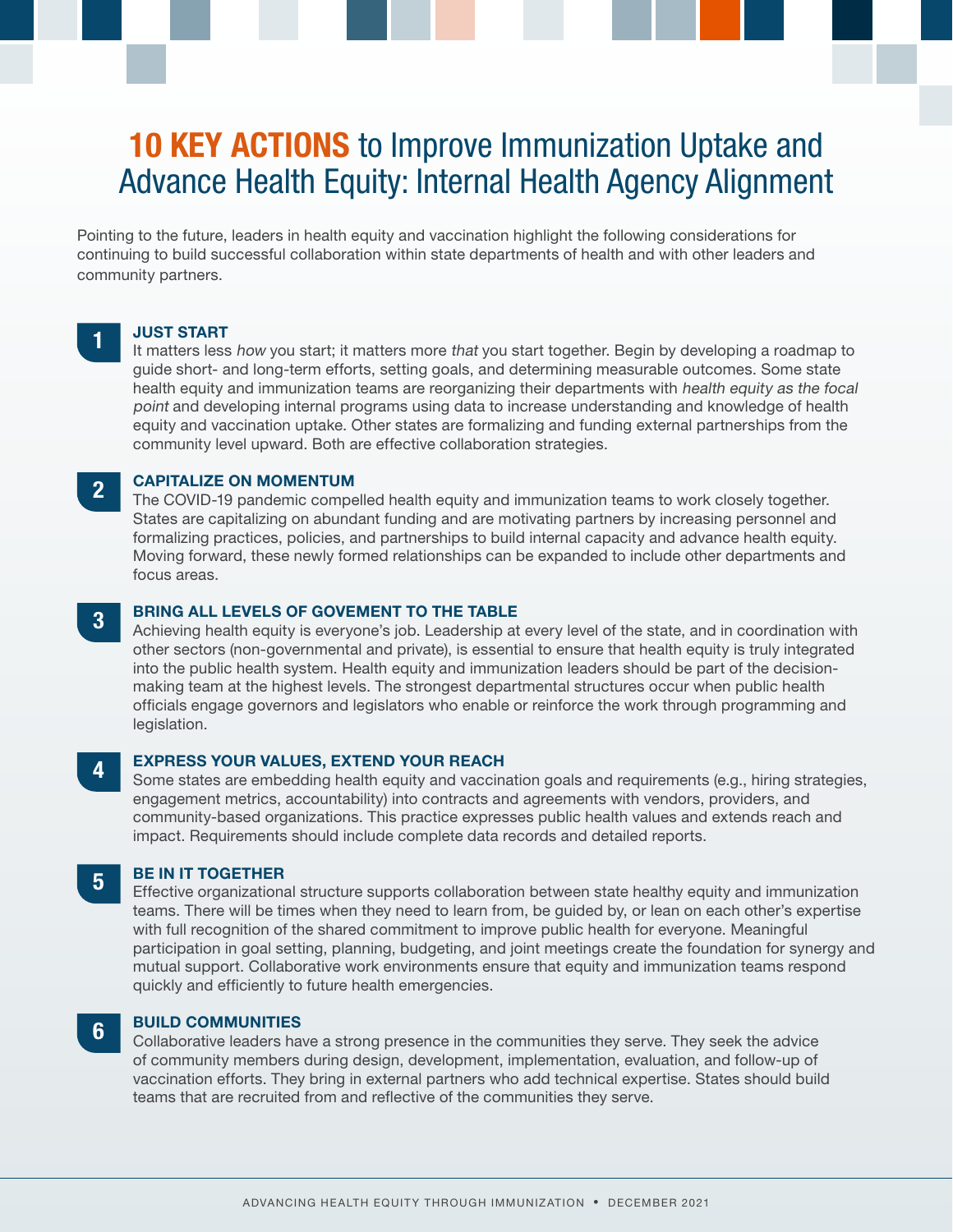#### **MAKE DATA CENTRAL**

States that use health disparity data to inform decision-making can measurably improve health equity. Health equity and immunization teams that come together weekly to review the latest data are able to measure progress and adjust programs to improve results. These teams can identify successful innovations that should be replicated.

#### 8 GO PUBLIC

The intersection of COVID-19 and the social justice movement have increased interest in COVID-19 disparities and health equity. Making data and progress transparent engages others, builds trust, and hold states accountable. Public-facing dashboards are powerful tools; use effective graphics that clearly reveal any differences in vaccination among populations.

#### 9 RECOGNIZE EXCELLENCE — MEASURE PERFORMANCE

Individuals and teams should be recognized for successful performance. Cross-departmental goals and individual performance measures help drive accountability. For instance, individual job descriptions should identify activities essential to improving health equity.

## 10 KNOW WE ARE IN THE BUSINESS OF TRUST

Eliminating vaccination disparities requires each community to believe we have their best interests at heart; that we will listen and act accordingly. Building trust requires deliberate effort from government, with time and funding devoted toward shifting power to the community. This shift must occur in both mindset and strategic approach.